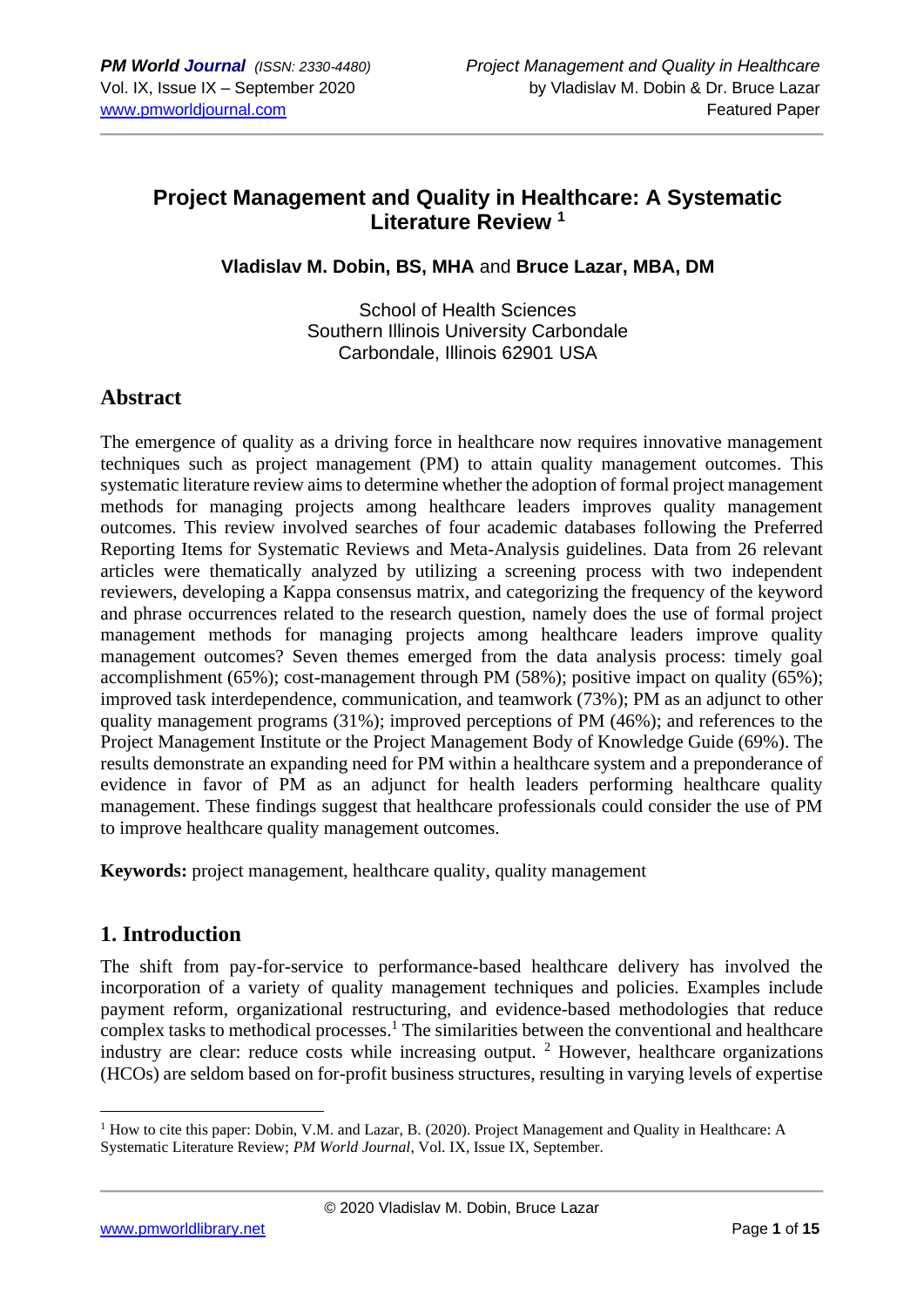outside of the clinical environment  $3$ . Thus, HCOs may benefit from continuous momentum towards project management (PM) as a catalyst to improve health quality.

The Project Management Institute (PMI) is a governing body that certifies PM professionals and publishes manuals, such as the Project Management Body of Knowledge (PMBOK) Guide. Additionally, the organization operates multiple websites and journals to continuously educate and accredit PM practitioners. <sup>13</sup> In terms of quality, organizations such as the Institute of Medicine and the Agency for Health Research and Quality are the leading authorities. <sup>4</sup> The PMI is a lesser-known entity in the health business, but it has established information technology and business methods that enable teams to complete short-to-medium length projects. <sup>5</sup> The two management domains rarely intersect in the healthcare industry.

Organizations with recurring projects and development utilize project management offices (PMOs) to oversee individual teams and project life cycles. <sup>6</sup> Like patient-centered medical homes, project managers and stakeholders' coordinated efforts incorporate strategic planning and ongoing analysis.<sup>7</sup> The structure of a health care organization requires a mixed approach for integrating the evidence and strategies to improve organizations  $\delta$ ; PM is one such method. It is unrigid in its application and incorporates best practices such as Lean and Six Sigma and advanced approaches to accomplishing goals. <sup>9</sup>

The experience level of health leaders may vary, and integrating structured PM requires an assessment of managerial competencies. No central authority identified or compiles comprehensive strategies for PM implementation specific to healthcare, but the literature indicates positive impressions on the part of practitioners. Thus, an exhaustive search of the academic literature in the field of quality management methodologies utilized by health workers is warranted. The methods and findings of this study are intended to elucidate opportunities for the PM and healthcare industries alike. The value of PM should align with health quality in terms of efficiency and organizational success. Ultimately, the purpose of this systematic literature review is to determine whether the use of PM methods for managing projects among healthcare leaders improves quality management outcomes.

# **2. Methods**

An initial assessment of the volume of academic literature about project management in healthcare and among healthcare practitioners was conducted via Google Scholar guided by the following research question: does the use of formal PM methods for managing projects among healthcare leaders improve quality management outcomes? The research then shifted to CINAHL Plus and MEDLINE via EBSCOhost. It is important to note that Google Scholar was used solely to form an impression of preexisting work before continuing the research through academic databases following the Preferred Reporting Items for Systematic Reviews and Meta-Analysis standards  $^{10}$ . The screening criteria included a (a) search for relevant studies, (b) analysis to recognize themes, (c) adherence to the exclusion and screening criteria listed in Figure 1, and (d) analysis and reporting of findings. <sup>10</sup> The keywords utilized were based on the research question including "project management," "healthcare," and "outcomes."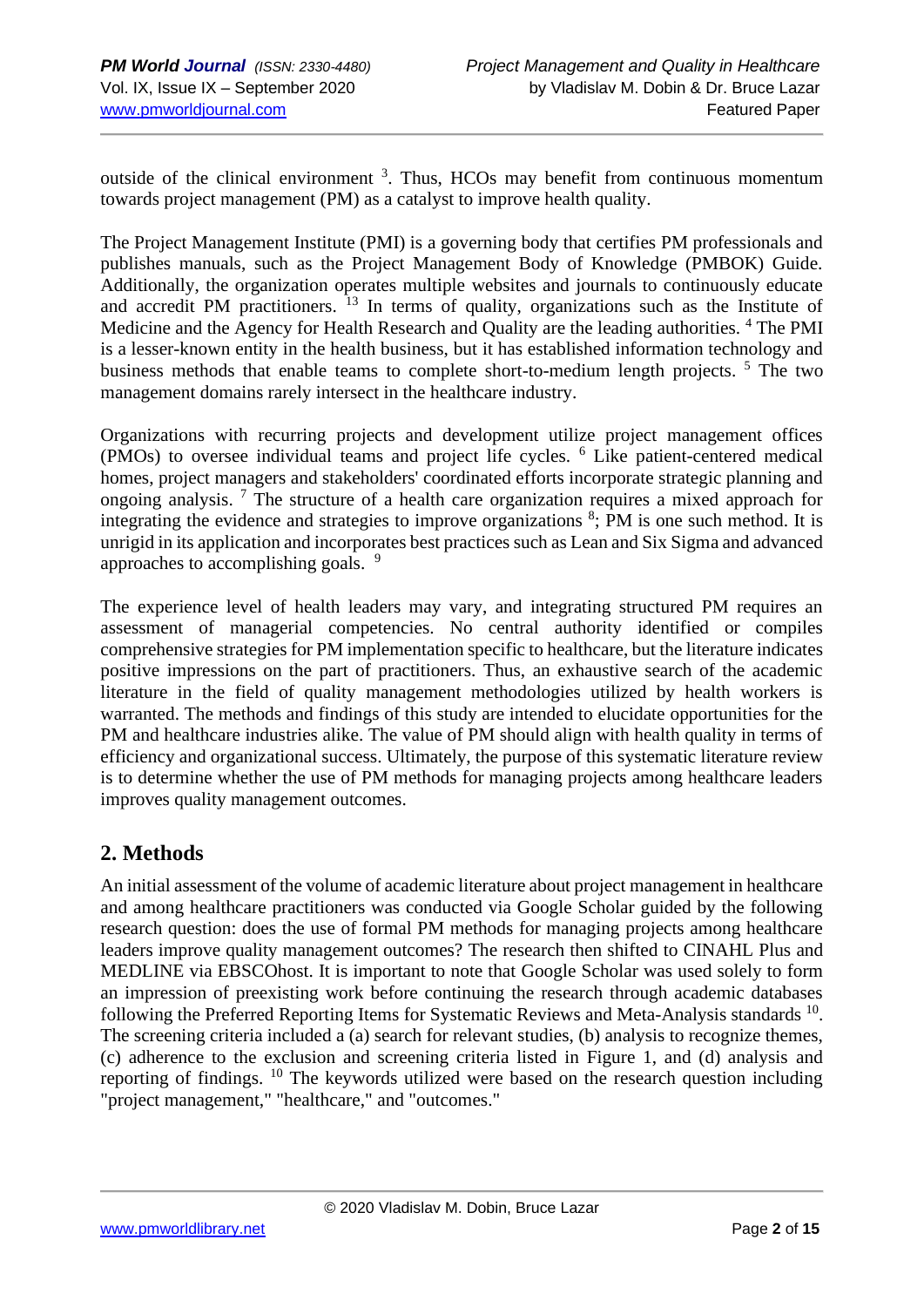Due to the contemporary nature of the issue investigated in this study, the omission of articles before 2011 transpired. All articles (a) were written in English, (b) were peer-

reviewed and published in journals, (c) included the full text, and (d) concerned with the role of project management in healthcare and quality management outcomes. With filters based on the keywords, CINAHL Plus provided 55 articles, nine of which were germane to the research question. Meanwhile, MEDLINE provided 21 articles with filters based on the keywords and eight relevant articles. Any articles that did not meet the inclusion criteria were omitted from this review.



Due to an underlying lack of PM-related research articles available through CINAHL Plus and MEDLINE, the research included three additional databases relevant to the exclusion criteria. First, EBSCOhost was queried via Academic Search Complete with CINAHL and MEDLINE excluded to remove duplicates. Searches of Academic Search Complete and JSTOR using filters yielded 822 articles utilizing filters, of which 42 were found to be relevant after reviewing each page of the articles. In all, 39 articles remained after removing duplicates, assessing the relevance to the subject matter, and removing conference proceedings and other articles that met the exclusion criteria (see Figure 1).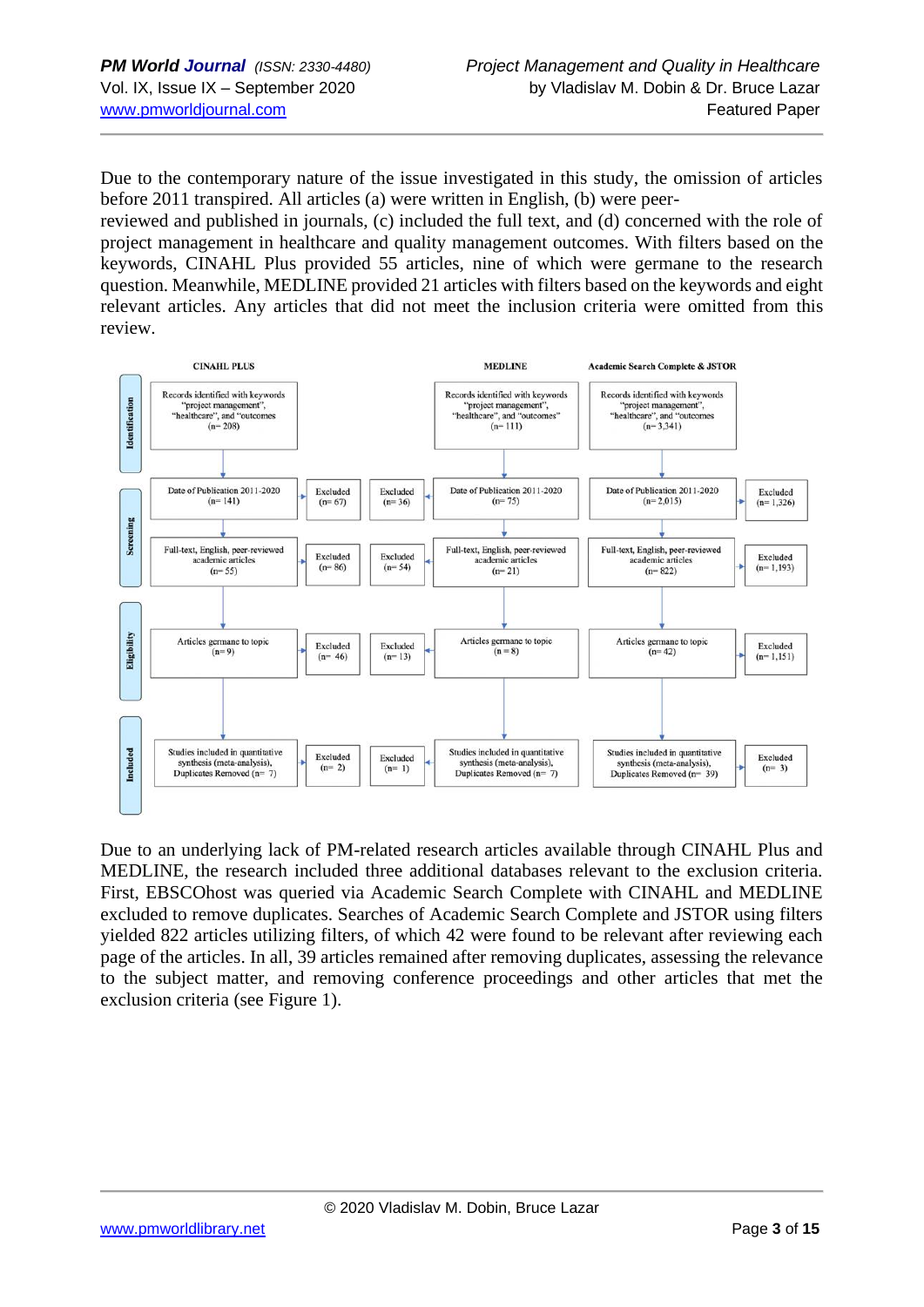|          |                                   | Reviewer 2  |             |              |
|----------|-----------------------------------|-------------|-------------|--------------|
| -        |                                   | Yes         | No          | Total/%      |
| Reviewer | Yes                               | 26          |             | 27           |
|          | No                                |             | 25          | 26           |
|          | Total/%                           | 27<br>(51%) | 26<br>(49%) | 53<br>(100%) |
|          | <b>Fig. 2. Cohen Kappa Matrix</b> |             |             |              |

When calculating the Kappa coefficient, the authors started with 53 articles identified and reviewed by two independent reviews. Of the 53 articles, 26 were clearly relevant to the research question of whether project management improves healthcare quality management outcomes. Each reviewer found one article that was not relevant to the research. The Kappa coefficient transpired using the coefficient guidelines of (a)  $0 =$  none, (b)  $0.01-0.02$  slight, (c)  $0.21-40$  fair, (d)  $0.41-0.60$  moderate, (e)  $0.60-0.80$  substantial, and (f)  $0.80-1$  almost perfect <sup>11</sup>. The final Kappa analysis results for this review displayed an unweighted Kappa calculated at 0.9245 (see Figure 2). The articles evaluated demonstrated an almost perfect level of agreement that is beyond chance alone, indicating a statistical significance in the literature included.

#### **3. Results**

The primary research question was as follows: does the use of formal PM methods for managing projects among healthcare leaders improve quality management outcomes? A search and review of the literature was conducted utilizing four scholarly databases – CINAHL Plus, MEDLINE, Academic Search Complete, and JSTOR. A search of the identified literature, selection, and data analysis process followed  $^{10}$ . Based on the data from 51 articles germane to the research question, 26 were found to be relevant according to the Kappa Cohen calculation. The final decisions concerning the inclusion of articles were made by comparing the finalized findings presented in each article (see Figure 1). *Table 1* lists the title of the articles and key summary findings from the 26 articles.

Data mining of the literature led to the identification of keywords pertinent to the research question and affinity matrix. A tag cloud of the research articles was created to highlight rudimentary patterns and emphasize  $14$  qualitative words  $12$ . The keywords excluded any redundant verbiage from the research question, such as "project," "management," or "healthcare." Additionally, plural modifiers were applied, and duplicated were removed. The data mining of the research indicated a high rate of the words quality, change, risk, knowledge, integration, time, cost, success, performance, outcomes, deliver, communication, collaboration, and interdependence. Figure 3 provides a visual representation of semantics weighted by the frequency of use.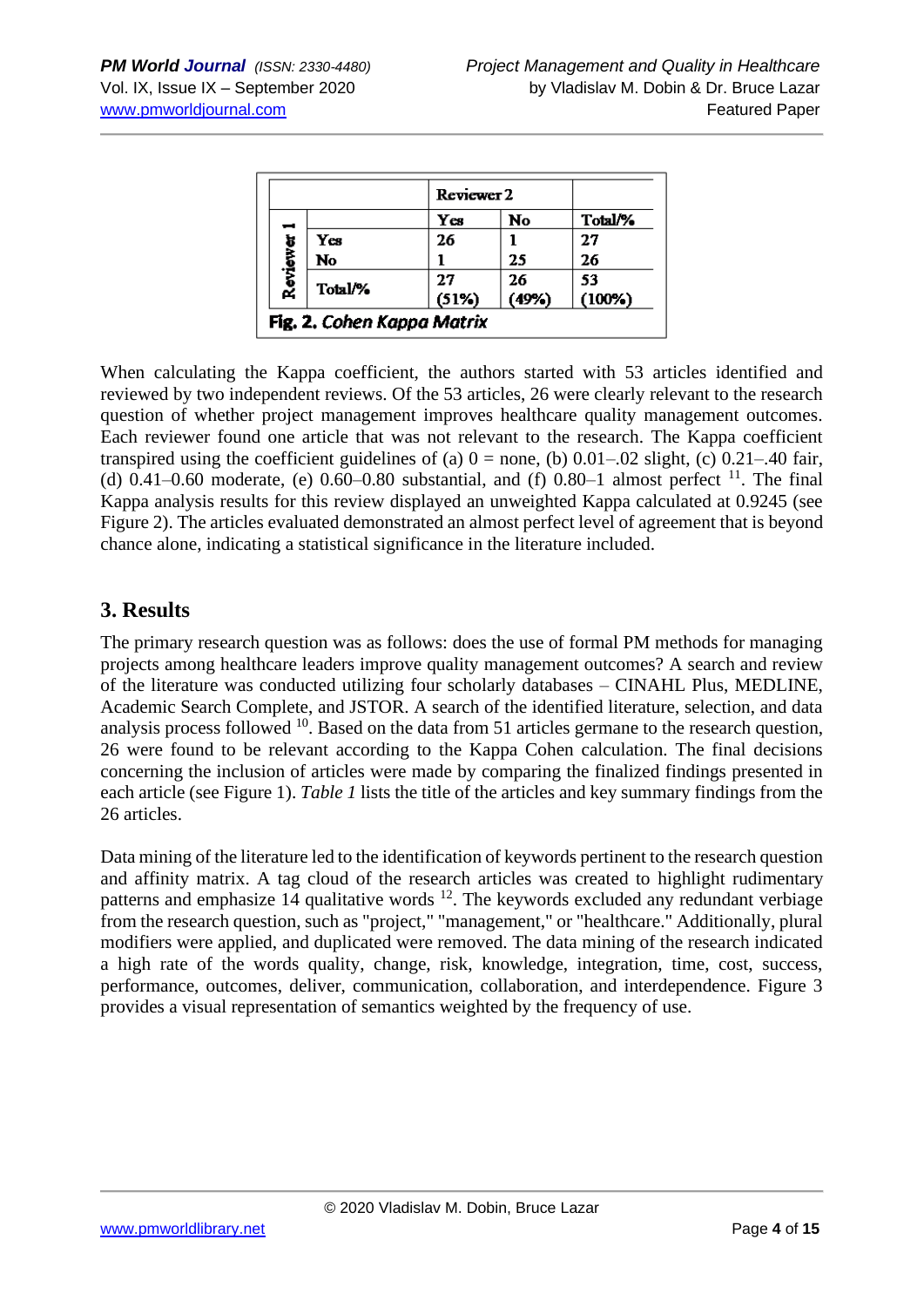

An established affinity matrix displayed recurring themes within the research related to PM in healthcare management. Seven themes emerge across the gamut of articles: (a) PM contributes to timely organizational goal accomplishment; (b) cost-containment or cost-management improvement through PM; (c) positive impact on quality; (d) improved task interdependence, communication, and teamwork; (e) PM as an adjunct to continuous quality management, total quality management, or change management; (f) improved respondent perceptions of PM in healthcare; and (g) references to the PMI or the PMBOK Guide indicating a formalized knowledge domain (see the matrix in *Table 2*)*.* There were 106 total mentions of PM in healthcare, including references to the PMI, indicating that a formalized knowledge domain exists among researchers.

From the research, a total of 17 of the 26 (65%) articles reported that PM contributes to timely organizational goal accomplishment. 7, 9, 14, 16, 19, 20, 21, 23, 24, 25, 27, 28, 30, 32, 33, 34 In addition, 15 (58%) reported cost-containment or cost-management improvement through PM. 9, 14, 15, 16, 17, 18, 21, 23, 24, 25, 26, 28, 32, 34, 35 Of the 26, 17 (65%) reported a positive impact on quality. 7, 9, 14, 15, 17, 18, 19, 21, 20, 23, 24, 29, 31, 27, 28, 32, 35 Next, 19 (73%) reported improved task interdependence, communication, and teamwork. <sup>6, 9, 14, 15, 16, 17, 19, 20, 21, 22, 23, 24, 27, 28, 29, 30, 32, 33 Eight (31%) mentioned PM as an adjunct</sup> to continuous quality management, total quality management, or change management  $6, 9, 18, 23, 25,$  $26, 32, 35$ , and 12 of 26 (46%) reported improved respondent perceptions of PM in healthcare. <sup>7, 9, 21,</sup> 23, 24, 26, 27, 29, 30, 31, 33, 35 Finally, 18 of the 26 articles (69%) referenced or mentioned PMI or the PMBOK Guide, suggesting formalized knowledge. 7, 6, 9, 14, 16, 17, 19, 20, 21, 23, 24, 26, 27, 36, 30, 32, 33, 34

# **4. Discussion**

This systematic literature review aims to determine whether the use of PM methods for managing projects among healthcare leaders improves quality management outcomes. Seven themes emerged across the articles reviewed: (a) PM contributes to timely organizational goal accomplishment; (b) cost-containment or cost-management improvement through PM; (c) positive impact on quality; (d) improved task interdependence, communication, and teamwork; (e) PM as an adjunct to continuous quality management, total quality management, or change management; (f) improved respondent perceptions of PM in healthcare; and (g) references to the PMI or the PMBOK Guide, indicating a formalized knowledge domain.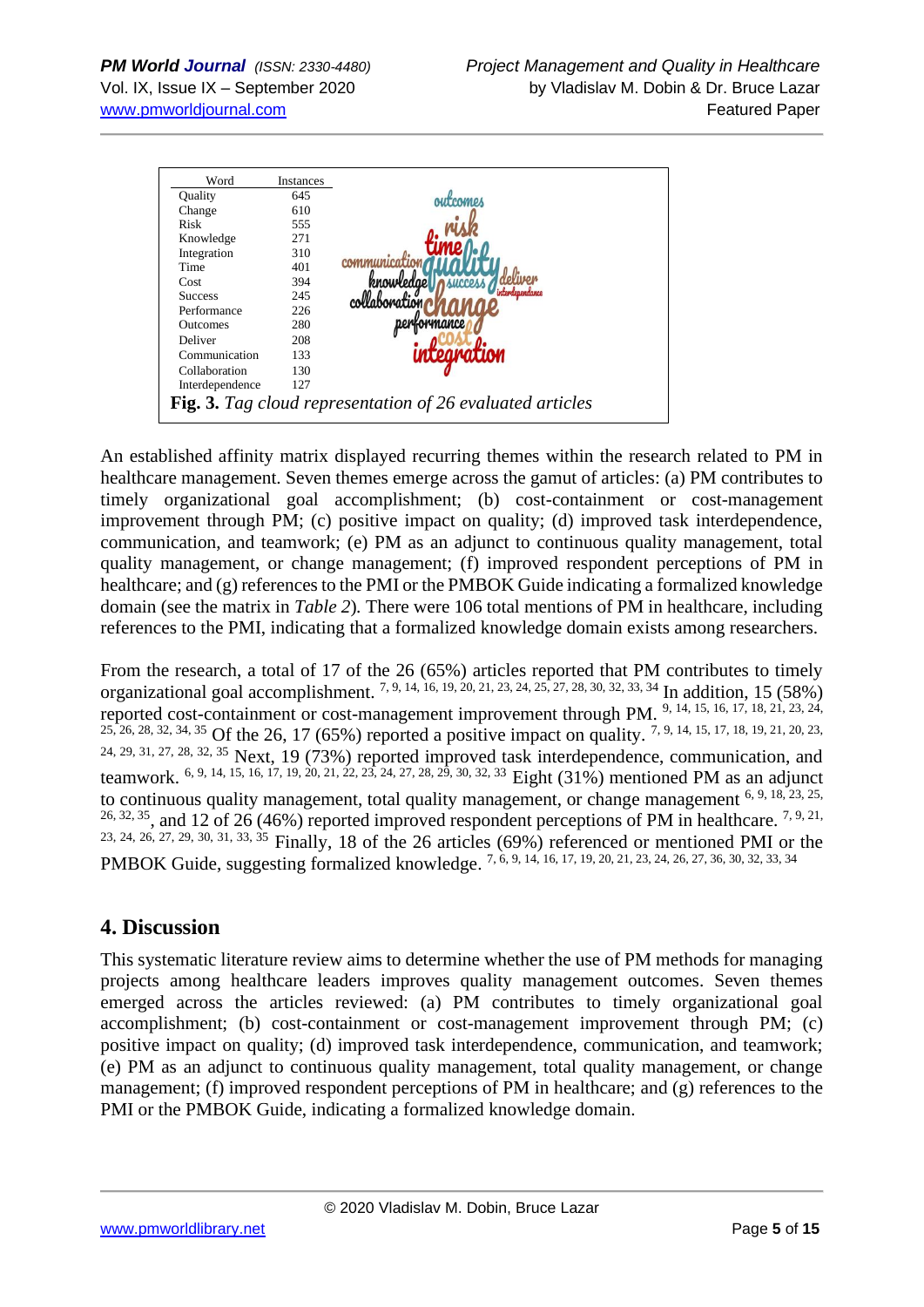The texts revealed varying levels of formal and informal PM healthcare applications in the last decade. The effectiveness of projects is defined by time, cost, scope, quality, and success.  $^{13}$  A change in one measure then constrains other measures.  $^{14}$  As a result, PM may contribute to quality management initiatives leading to the implementation of evidence-based decisionmaking that incorporates off-the-shelf strategies. <sup>15</sup> Notably, PM was associated with improved communication and task interdependence in PM trials in healthcare organizations.  $^{16, 17}$  Key findings throughout the literature supported expanding PM within the context of a hybrid design for healthcare  $^{18}$ , <sup>7</sup>. Accordingly, the measure of success in PM is quantifiable by clinical and organizational outcomes <sup>19</sup>.

Foremost, PM contributes to timely organizational goal accomplishment and contributes to aligning work with timelines, as evident in 17 of 26 (65%) articles.  $7, 9, 14, 16, 19, 20, 21, 23, 24, 25, 27, 28$ , 30, 32, 33, 34 Predetermined project schedules formed in the planning phase of PM benefit PLs and team members. 20, 21, 22 Health workers in PM trials noted the importance of assigning roles and schedules to work processes. As a result, participants reported the plan and schedule as a direct input for completing tasks on time and determining stakeholder costs in the full scope of projects <sup>23, 24</sup>. Value is generated from time, either expended or saved and is ultimately returned to the organization financially  $^{13}$ . In turn, attaining value compounds the costs and benefits associated with quality management methods.

Cost containment is a crucial component of value-based care in the post-Affordable Care Act era, and 58% of articles reported cost-related benefits from PM risk-evaluation strategies.  $9,14$ , 15, 16, 17, 18, 21, 23, 24, 25, 26, 28, 32, 34, 35 Allen, Carpenter, Hutchins, and Jones analyzed multiple industries and found that the risk management facet of PM lacks maturity in HCOs. <sup>25</sup> In some cases, the rising cost of healthcare was a detriment to taxpayers and the industry at large<sup>. 26, 27,</sup>  $28$  As a cost-containment strategy, reimbursement and healthcare solvency are seldom tied to PM. However, project budgets control organizational endeavors and allow oversight over the costs of initiating a project. 6, 28 From the standpoint of patients as projects, reducing unnecessary care is an essential consideration for determining the cost to payers  $20$ . In terms of PM research, the concern of cost is tertiary to health quality, which contrasts with the industry's shift to quality-based reimbursement<sup>4</sup>. Thus, cost and risk assessments further benefit quality management strategies through methodological PM strategies.

This review found that healthcare PM initiatives had a positive impact on quality in 17 of 26  $(65%)$  articles. <sup>7, 9, 14, 15, 17, 18, 19, 21, 20, 23, 24, 29, 31, 27, 28, 32, 35 Project management has adopted and</sup> synergized strategies such as Lean and Six Sigma under one umbrella to enable project managers to manage teams effectively. <sup>13</sup> Moreover, HCOs adapt to frequent changes and forecast demand like non-medical industries. Agile is a method for managing changing landscapes and horizontal organizations that require flexibility during uncertainty. Procedurally, PM may enable transparency between stakeholders and team leaders through effective communication and organization. <sup>21, 29</sup> The perceptions of patients remain difficult to gauge due to limited interactions with project stakeholders. However, the coordination of care in the age of multi-morbidity requires comprehensive case management of interdependent patient needs. <sup>30, 20, 31</sup> Thus, PM has a relationship with cooperation and task interdependence in healthcare teams.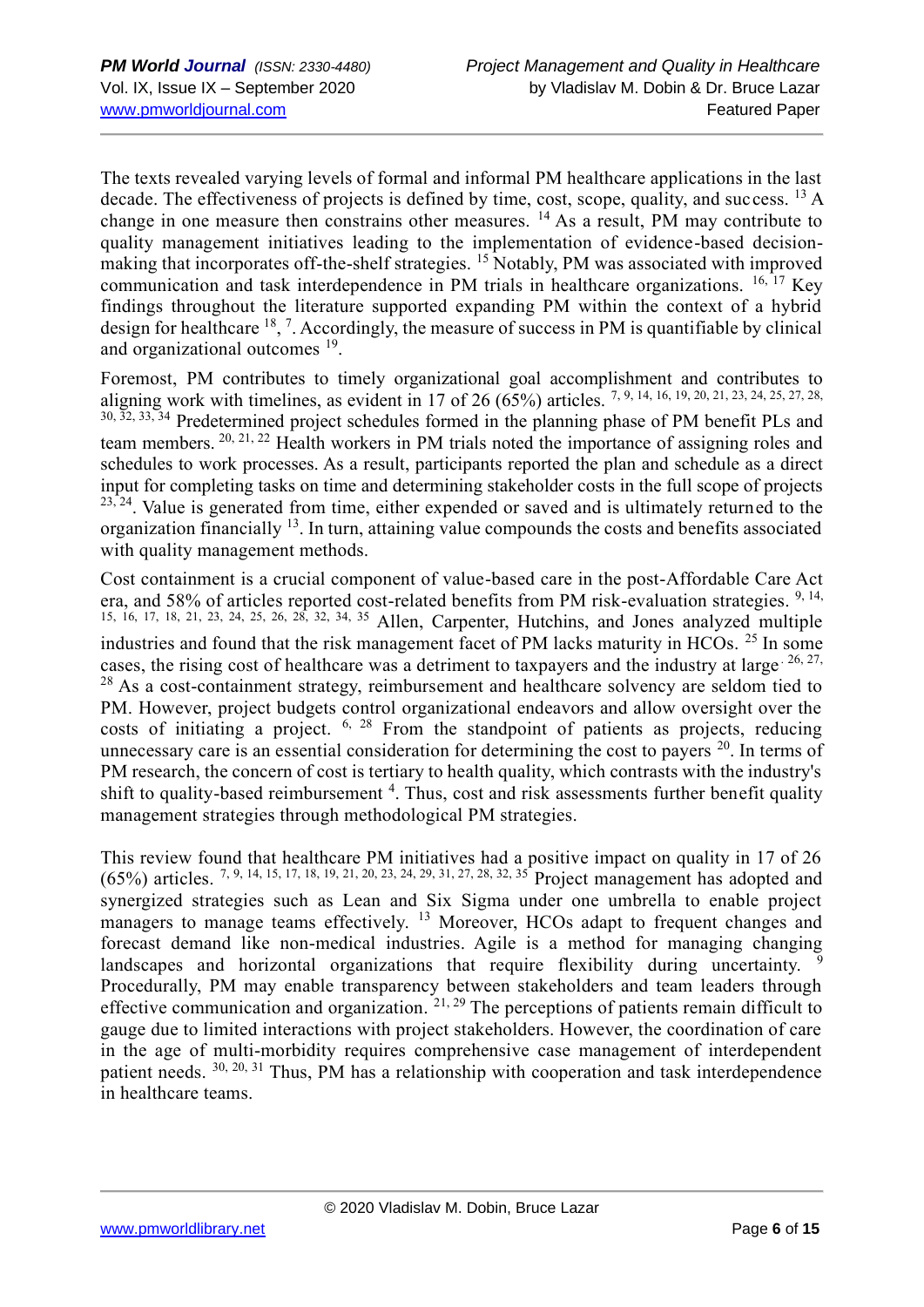In addition, PM was associated with improved task interdependence, communication, and teamwork in 19 of 26 (73%) articles. <sup>6, 9, 14, 15, 16, 17, 19, 20, 21, 22, 23, 24, 27, 28, 29, 30, 32, 33, 34 Scrum and</sup> Agile facilitate communication akin to Kaizen's work with stakeholder contributions. <sup>9</sup> Adapting to health reform requires an integrated approach, and PM may improve transformations and change management. <sup>32</sup>

Consequently, quality improvement initiatives and hospital accreditation may benefit from life cycle PM to achieve continuous returns on investment based on 8 out of 36 articles (31%). <sup>6, 9, 18,</sup> 23, 25, 26, 32, 35 Hakim succinctly summarized the concepts of PMI and Lean as stepping stones to continuous quality improvement. <sup>18</sup> As a result, the preponderance of research indicates improved participant perceptions of management through PM. <sup>34</sup> In turn, individual experiences for new PM teams varied based on the experience level of the PLs and organizational structure.

Authors and trial participants reported positive perceptions of PM within the healthcare setting in 12 of 26 (46%) of articles. 7, 9, 21, 23, 24, 26, 27, 29, 30, 31, 33, 35 Although the authors intended to highlight the role of PM practice in healthcare, all leaders must possess change management skills to increase buy-in during projects. In one example, respondents derided the implementation of time constraints in an industry that promotes professional autonomy. As a result, organizations with a low level of communication can benefit from improved stakeholder management to improve buyin and feedback  $23$ ,  $27$ .

Moreover, only 18 of the 26 (69%) articles reference PMI or the PMBOK Guide, which indicates the existence of a formalized PM knowledge domain.  $7, 6, 9, 14, 16, 17, 19, 20, 21, 23, 24, 26, 27, 36, 30, 32, 33, 34$ The sparsity of formal PM given the exclusion criteria may suggest that rigid PM is poorly suited for addressing unique healthcare projects (Pool et al., 2019). Thus, the hybrid model is a potential solution to implementing PM within healthcare quality management while sustaining professional autonomy. 35, 16, 36, 17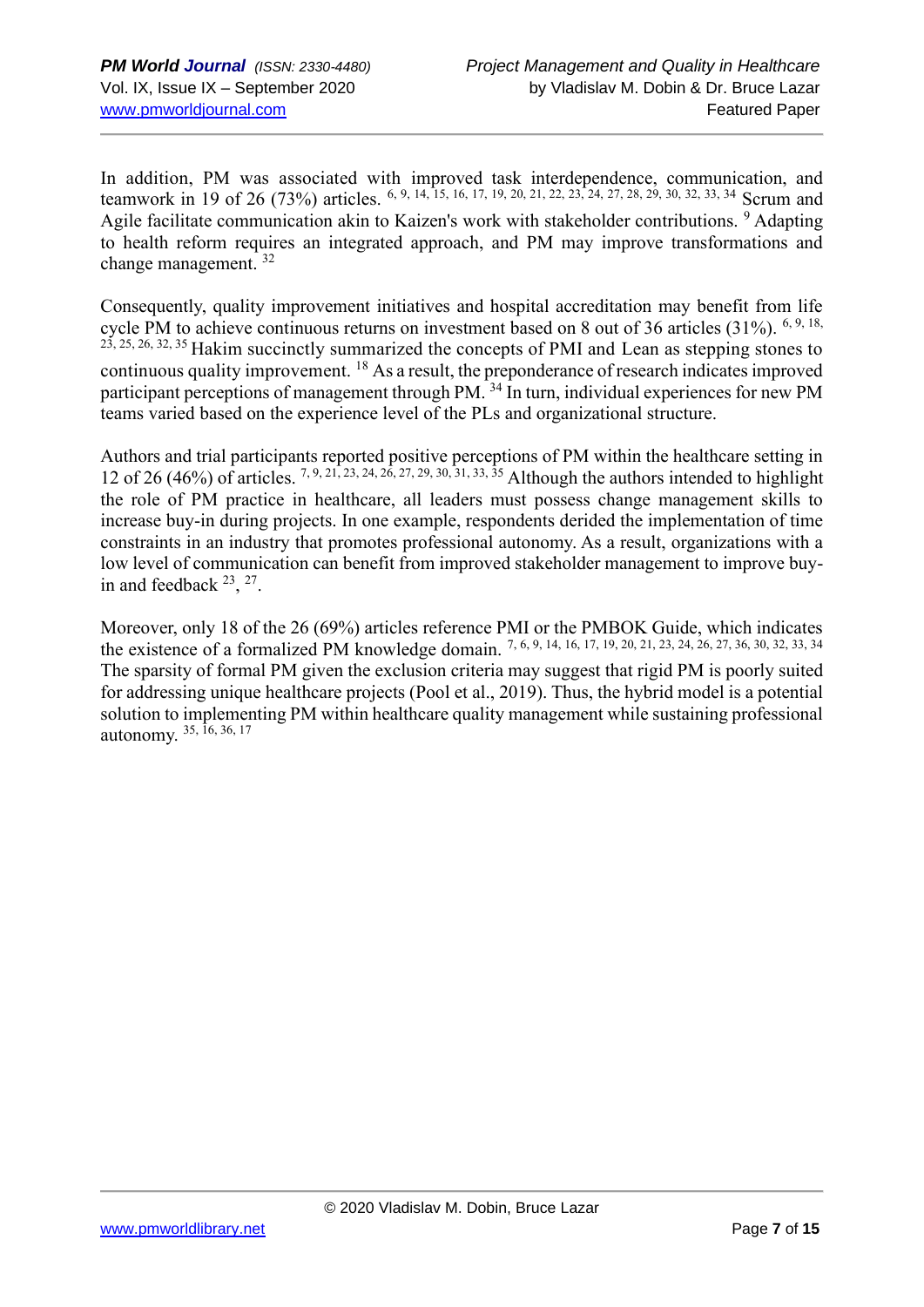Figure 2. Summarized findings of the literature

| Title                                                                                                                                                     | Findings                                                                                                                                                                                                                                                                                                                                                                                         |
|-----------------------------------------------------------------------------------------------------------------------------------------------------------|--------------------------------------------------------------------------------------------------------------------------------------------------------------------------------------------------------------------------------------------------------------------------------------------------------------------------------------------------------------------------------------------------|
| <b>Exploring PMOs through</b><br>community of practice theory                                                                                             | The article underlines the importance of PMOs in the increasingly competitive healthcare<br>industry.                                                                                                                                                                                                                                                                                            |
| The best of both models. Key<br>components of a successful<br>hybrid project management<br>office model in a health care<br>organization <sup>7</sup>     | This study of PMOs addressed outcomes during migration to a PM-based structure in a<br>health network. Knowledge of PM improved quality, organizational learning,<br>organizational planning, and staffing.                                                                                                                                                                                      |
| Agile' helping Mayo improve<br>its projects <sup>9</sup>                                                                                                  | The authors highlight the benefits of PM, agile, and Six Sigma in the healthcare industry.<br>Compared to waterfall management, agile contributed to sustainable performance benefits.                                                                                                                                                                                                           |
| Project management supports<br>the change process <sup>14</sup>                                                                                           | This article outlines the value of PM phases within the healthcare setting and the impact on<br>organizational goals. Notably, the authors assert that PM is associated with knowledge<br>management and educational improvement within the nursing education setting.                                                                                                                           |
| Project Management success<br>in health - the need of<br>additional research in public<br>health projects <sup>15</sup>                                   | The authors assert the value of PM in attaining quality outcomes through defined health<br>promotion goals. Public health initiatives are broad in scope, and PM supplements targeted<br>policies and health programs.                                                                                                                                                                           |
| Informational role self-<br>efficacy: A validation in<br>interprofessional collaboration<br>contexts involving healthcare<br>service and project teams 16 | The authors assess barriers to information sharing and horizontal integration within<br>healthcare. The authors evaluate the impact of autonomy on collaboration and efficient<br>communication within healthcare.                                                                                                                                                                               |
| Facilitating translational team<br>science: The project leader<br>model 17                                                                                | The study outlines the capabilities, capacity, and competencies of effective project leaders<br>(PLs) in healthcare projects. Here, 57% of PLs possessed formal PM training, and 18%<br>possessed a certification. Additionally, the authors assert that translational team science<br>obstacles may be solved with effective PLs.                                                               |
| Hybrid project management<br>has role in health care today 18                                                                                             | This addendum to [25] asserts that Agile's is similar to total quality management and<br>continuous quality improvement. Notably, the author states that a lack of PM research in<br>healthcare has slowed implementation.                                                                                                                                                                       |
| Project management lessons<br>learned from the multicentre<br>CYCLE pilot randomized<br>controlled trial 19                                               | The article outlines PM's use in randomized controlled trials in the intensive care<br>environment. Project management contributed to improved clinical outcomes through<br>comprehensive phased design. Additionally, lessons learned within each phase facilitated<br>further improvement.                                                                                                     |
| Care for a Patient with Cancer<br>as a Project: Management of<br>Complex Task<br>Interdependence in Cancer<br>Care Delivery <sup>20</sup>                 | The authors apply PM principles to oncology patients and design treatment plans to<br>coordinate care. The visual representation of project schedules was melded with the clinical<br>facets of cancer treatment and facilitated task interdependence. Additionally, PM improved<br>quality metrics and enabled payer contracts. The article identifies the patient as a project<br>stakeholder. |
| Speeding Time to Market<br>with Better Pharmaceutical<br>Project Management <sup>21</sup>                                                                 | The article utilizes PM as a method to formalize drug development and effectively market<br>medications. The author outlines stakeholders and the benefits of PM to organizational<br>goals and performance.                                                                                                                                                                                     |
| Application of project<br>management tools and<br>techniques to support nursing<br>intervention research <sup>22</sup>                                    | The authors outline the tangible and intangible benefits of PM within the nursing field.<br>Phased implementation of PM improved research capabilities through brainstorming,<br>evaluation, and other PMBOK principles.                                                                                                                                                                         |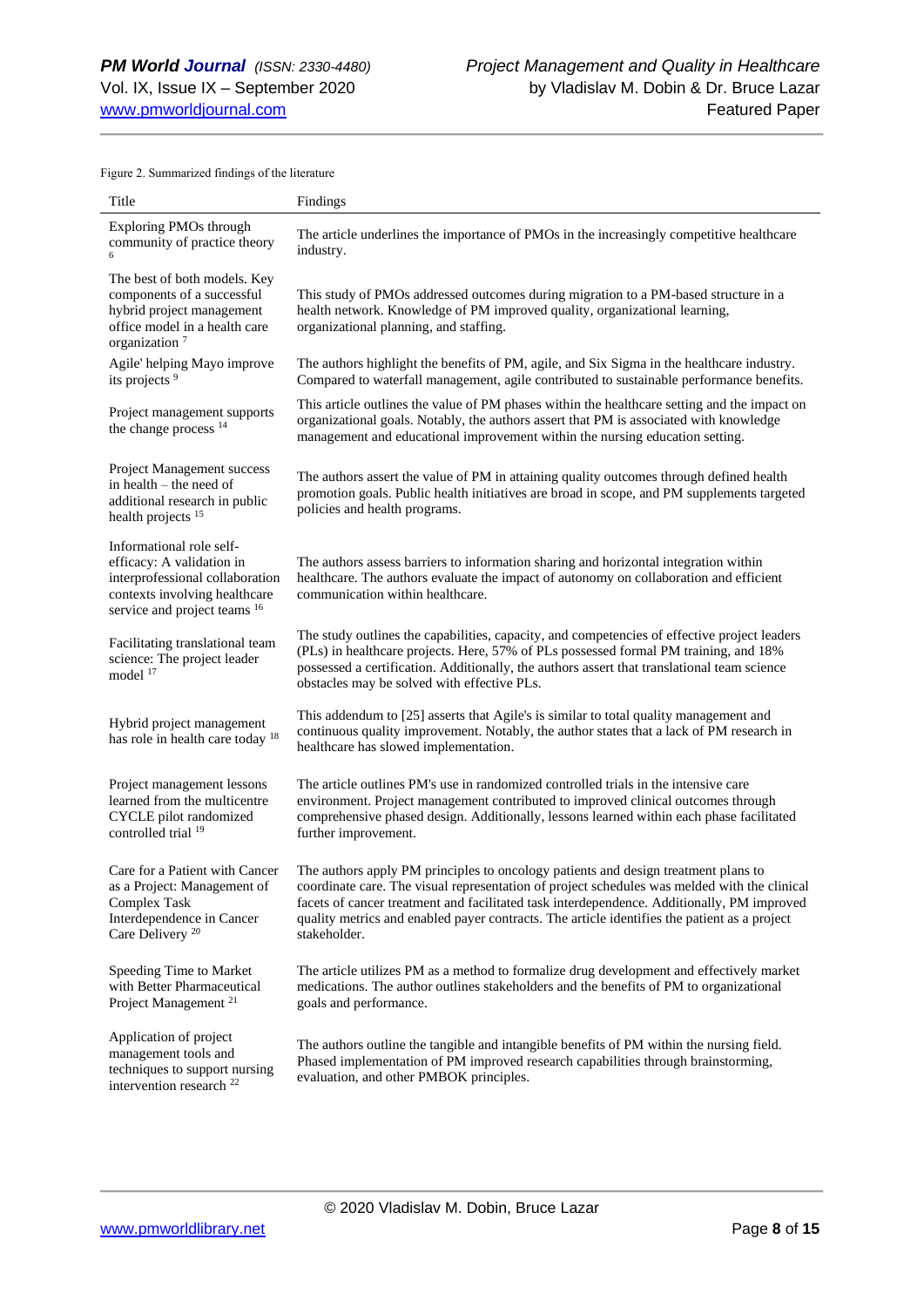#### *Table Continues*

Researchers' experience with project management in health and medical research: Results from a post-project review <sup>23</sup>

An exploratory study of the value of project management for hospital administration in Thailand<sup>24</sup>

Impact of risk management on project cost: An industry comparison <sup>25</sup>

Science or art: risk and project management in healthcare <sup>26</sup>

Project stakeholder management in the clinical research environment: How to do it right <sup>27</sup>

Project management: importance for diagnostic laboratories<sup>28</sup>

Team integration and owner satisfaction: Comparing integrated project delivery with construction management at risk in health care projects <sup>29</sup>

Multi-level efficacy evidence of a combined interprofessional collaboration and project management training program for healthcare project teams. 30

Do project management and network governance contribute to interorganisational collaboration in primary care? A mixed methods study 31

Managing healthcare integration: Adapting project management to the needs of organizational change <sup>32</sup>

Project management for hospital accreditation: a case study 33

A study of project management knowledge and sustainable outcomes in Thailand's reproductive health projects <sup>34</sup>

A methodological evaluation of the perceptions of research teams performing within a structured PM life cycle. Participants perceived positive results and perceptions regarding the use of PM.

A study of PM skills among physicians working in administrative positions. The study suggests that medical treatment and management follow the steps of a project and imply the systematic benefits of PM adoption.

The study compares project risk management (RM) between the healthcare sector, military industry, construction, and NASA. Each industry utilizes RM as either a cost input, cost output, or decision-making tool. Notably, healthcare considered to be project-based, with a need to expand RM. The key finding is an underlying lack of PM and RM in an industry that accounts for growing costs.

This study also provides support to the benefit of risk management as a cost-containment methodology within healthcare. Interdependent processes and knowledge management are critical assets for risk mitigation and project management.

This article suggests the PMBOK Guide's tenets serve as a cornerstone of public health research and improvement in the hospital setting. The value of stakeholder engagement and management is tied to organizational success.

The study evaluated the benefits of PM in laboratories and reported improvements in quality, cost, and time limits.

A civil engineering evaluation of PM that explores the inputs and variables in healthcare construction projects. Owner perceptions of cost, timeliness, safety, quality, and business objectives were found to be correlated with positive team performance. Notably, the complexity of designing healthcare facilities is more complicated than the design in other industries. Additionally, the authors assert the importance of PM in healthcare delivery.

The article asserts that the frequency of projects in healthcare and the trials of project work indicate improved PM training among health workers. The researchers found that access to participants in trials is limited due to privacy requirements and attrition. The article suggests a reduced emphasis on administrative and business training among health workers.

The researchers implemented PM in primary care to improve employee performance and satisfaction. Notably, participant satisfaction improved, but the authors struggled to gauge patient satisfaction. However, the transitive benefits of improved performance and interorganizational improvement are noted.

The authors utilized PM through a hybrid model that acknowledged the benefits of change management and life cycles. Restructuring in response to economic variables, costcontainment, and health reform required improvisation due to a lack of PM guidance concerning healthcare.

The authors utilized PM to facilitate hospital accreditation with positive perceptions from all stakeholders.

This article describes health projects guided by the PMBOK guide and outcomes. The benefits were palpable in entities that utilized PM while suggesting improving knowledge domains.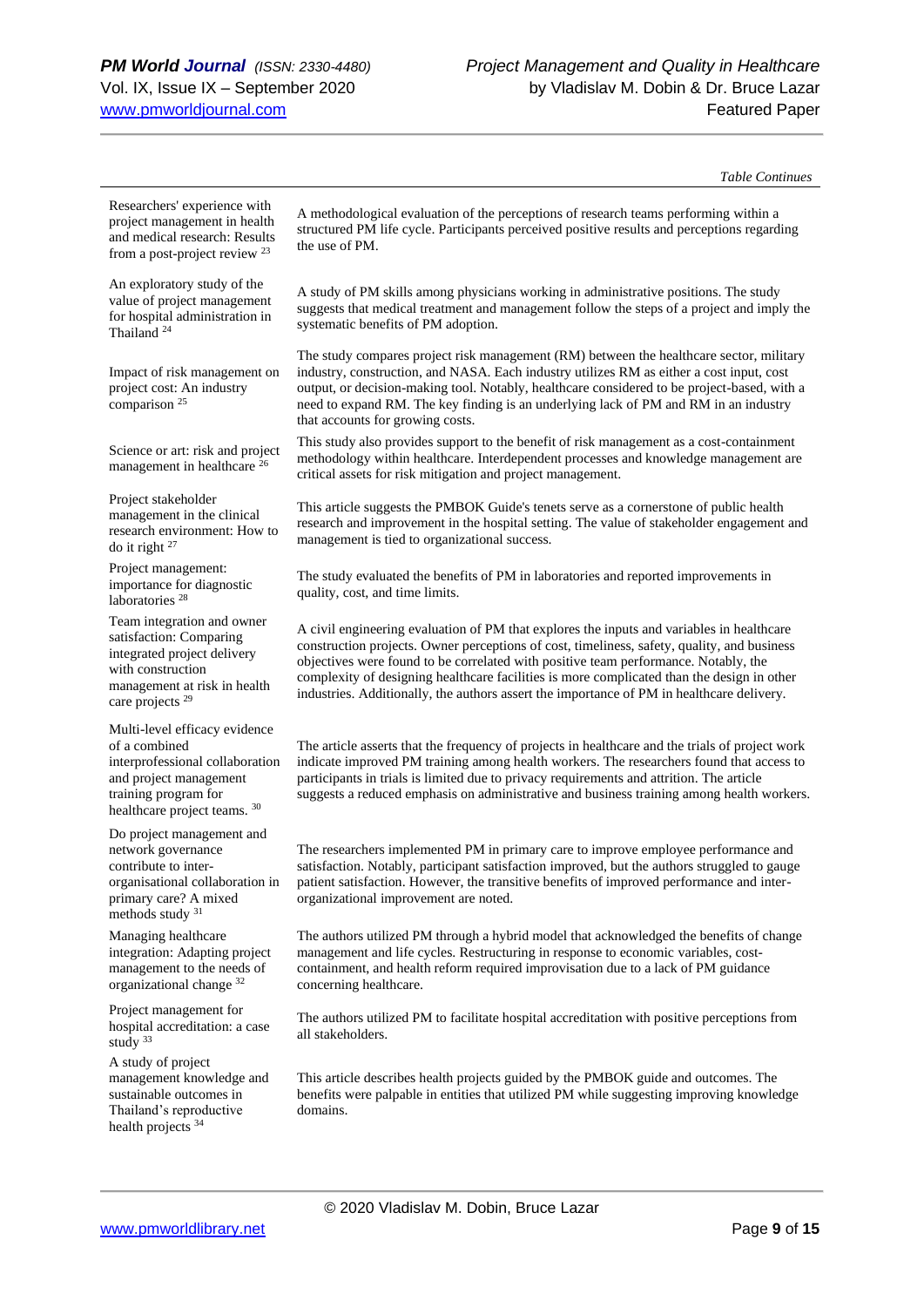*Table Continues*

| Towards a theory of quality<br>management: An integration<br>of strategic management,<br>quality management and<br>project management 35 | The article discusses the adoption of total quality management alongside project<br>management. The alignment of long- and short-term quality management requires attention<br>to be paid to project management, quality management, and strategic management domains.<br>The hybrid model is named strategic collaborative quality management. |
|------------------------------------------------------------------------------------------------------------------------------------------|-------------------------------------------------------------------------------------------------------------------------------------------------------------------------------------------------------------------------------------------------------------------------------------------------------------------------------------------------|
| A discursive sensemaking<br>perspective on project-based<br>work in public healthcare 36                                                 | The study evaluates the preexisting perceptions of public health professionals, biases,<br>decision-making, and PM's value in healthcare. Categorical attitudes, strategies, and the<br>effects of PM team members in public health revealed a mixed view. Notably, respondents<br>stated that PM requires resilience and time management.      |

# **5. Limitations and Minimizing the Limitations**

Limitations may include (a) practical time constraints, (b) the exclusion of non-English language articles, (c) the search strategies used, and (d) the subjectivity of the reviewers. The data collection process transpired over five weeks. Due to the time constraints, the researchers used four major databases, and there may have been bias in the article selection process. Using four databases resulted in the exclusion of other databases and resources, which may have had additional qualifying articles to add to the findings.

The authors minimized the impact listed above by following the PRISMA-based systematic review guidelines and protocol. The authors triangulated and filtered the information collected, starting at 208 articles from CINAHL Plus, 111 articles from MEDLINE, and 3,341 articles from Academic Search Complete and JSTOR, until data saturation level occurred with no additional information for developing themes. The authors reviewed each article and ensured the research conducted for this study aligned with the research question to minimize the impact thereof. Despite the limitations of this study, its findings shed some light on whether the use of PM methods for managing projects among healthcare leaders improves quality management outcomes.

# **6. Future Research**

Existing research on PM excluded patient satisfaction and performance metrics in any meaningful context. Patient experiences are limited to interactions with providers and health staff. As a result, procedural management became the focal point of the author's research. Future research would benefit from the integration of patient satisfaction surveys and qualitative measurement of organizational success. Additionally, the present study focused on scholarly research in the form of published work. Future analyses may consider health data from government sources such as the US Department of Health and Human Services. For example, an evaluation of PM in managed care organizations, as opposed to fee-for-service organizations, may have implications for application within healthcare quality management. Finally, the shift to value-based care and affordable care organizations is likely to reveal distinguishing aspects of transformational HCOs that adopt evidence-based approaches to quality management, such as PM.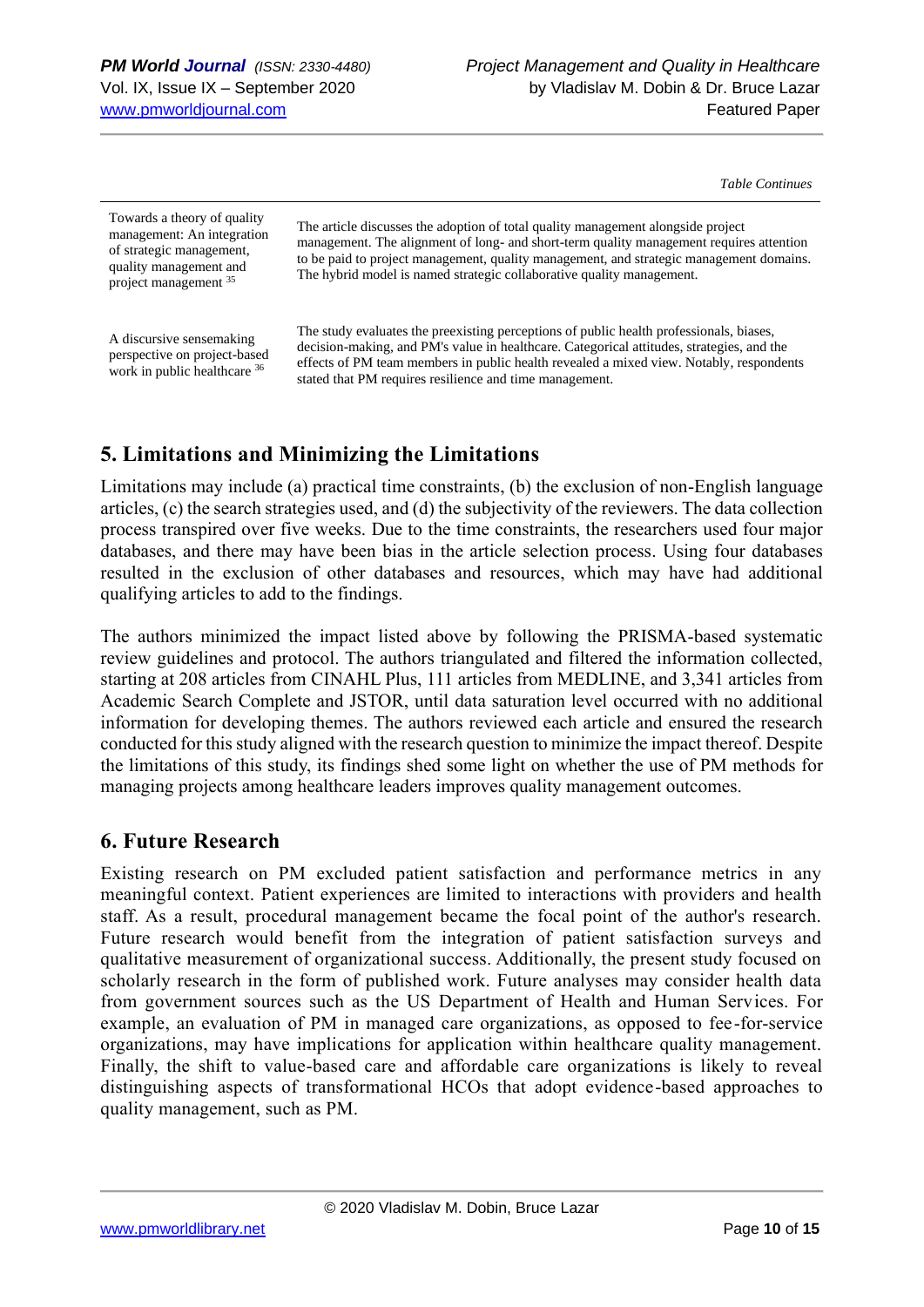# **7. Conclusion**

The purpose of this systematic literature review was to determine whether the use of PM methods for managing projects among healthcare leaders improves quality management outcomes. The results indicated the existence of seven themes for improving healthcare quality through PM. The primary themes identified are the benefits of timely organizational goal accomplishment, costcontainment, and quality improvement. Other themes included improved team cohesion, the hybrid PM methodology, improved perceptions of respondents, and references to PMI or the PMBOK Guide. The review found a preponderance of evidence in favor of PM as an adjunct for health leaders performing healthcare quality management. Additionally, there is a need for future research on the topic of multiple healthcare delivery systems. Healthcare leaders and project stakeholders should continue to explore innovative management strategies to improve the quality and outcomes of clinical outcomes.

# **References**

- 1. Coles E, Wells M, Maxwell M, et al. The influence of contextual factors on healthcare quality improvement initiatives: What works, for whom and in what setting? Protocol for a realist review. *Systematic reviews*. 2017;6(1):168. doi:10.1186/s13643-017-0566-8
- 2. Cleeren K, Lamey L, Meyer J, De Ruyter K. How business cycles affect the healthcare sector: A cross‐country investigation. *Health Economics*. 2016;25(7):787-800. doi:10.1002/hec.3187
- 3. Staškutė L, Savage C, Kihlander I, Sandström GÖ, Mazzocato P. Innovating health care from within: A qualitative study at a highly specialized university hospital in Sweden. *Proceedings of ISPIM Conferences*. Published online June 2019:1-13.
- 4. Marjoua Y, Bozic KJ. Brief history of quality movement in US healthcare. *Curr Rev Musculoskelet Med*. 2012;5(4):265-273. doi:10.1007/s12178-012-9137-8
- 5. Gomes J, Romão M. Investments in information systems and technology in the healthcare: Project management mediation. *Journal of Information Systems Engineering & Management*. 2016;1(1). doi:10.20897/lectito.201606
- 6. Aubry M, Müller R, Glückler J. Exploring PMOs through community of practice theory. *Project Management Journal*. 2011;42(5):42-56. doi:10.1002/pmj.20259
- 7. Giasson L. The best of both models: key components of a successful hybrid project management office model in a health care organization. *Health Care Manag (Frederick)*. 2019;38(3):247-252. doi:10.1097/HCM.0000000000000272
- 8. Kislov R, Hodgson D, Boaden R. Professionals as knowledge brokers: The limits of authority in healthcare collaboration. *Public Administration*. 2016;94(2):472-489. doi:10.1111/padm.12227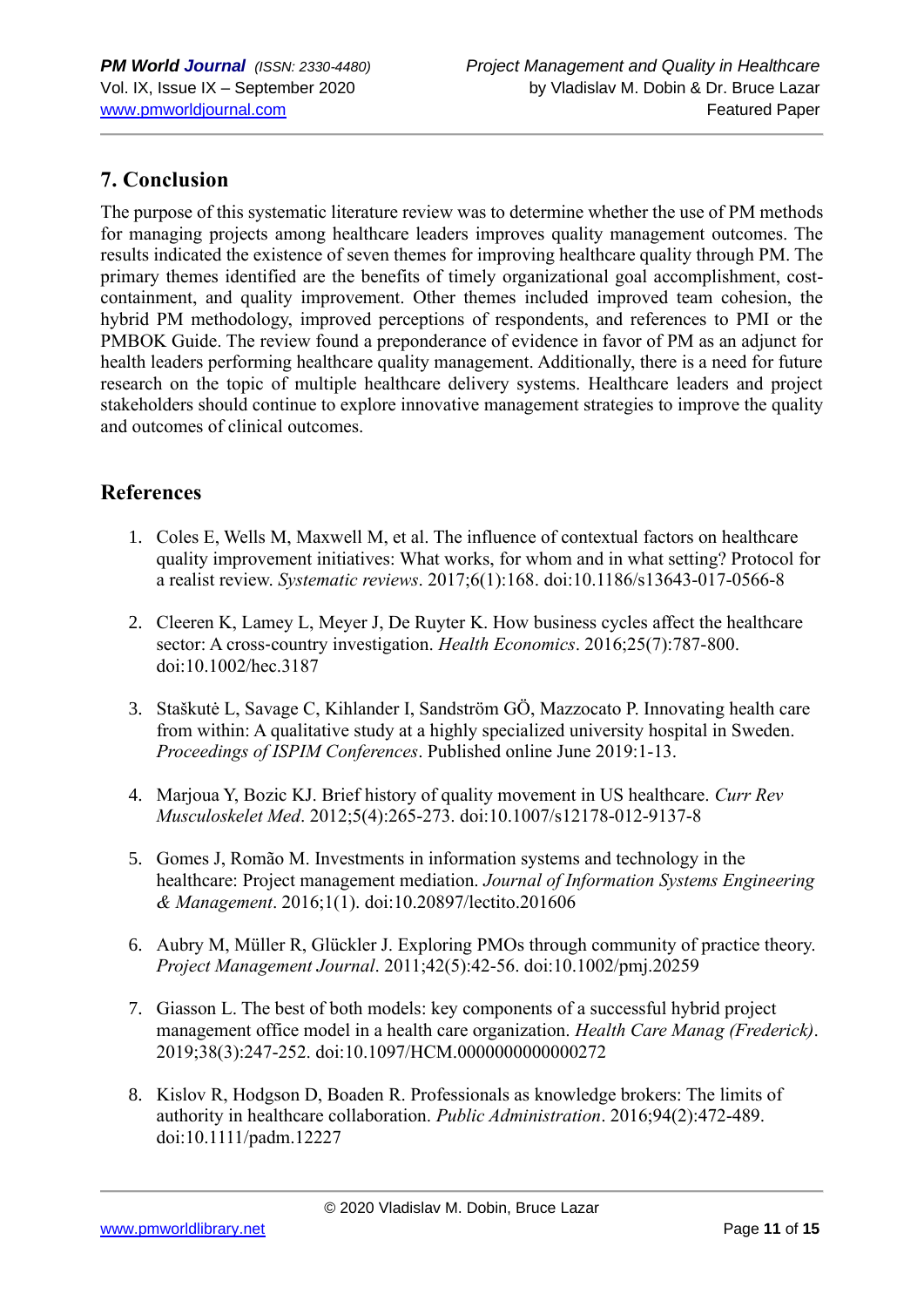- 9. Pool ET, Poole K, Upjohn DP, Hernandez JS. 'Agile' helping mayo improve its projects. *Physician Leadership Journal*. 2019;6(2):34-38.
- 10. Moher D, Liberati A, Tetzlaff J, Altman DG. Preferred reporting items for systematic reviews and meta-analyses: the PRISMA statement. *BMJ*. 2009;339. doi:10.1136/bmj.b2535
- 11. Cohen J. A coefficient of agreement for nominal scales. *Educational and Psychological Measurement*. 1960;20(1):37-46. doi:10.1177/001316446002000104
- 12. Viégas FB, Wattenberg M. Tag clouds and the case for vernacular visualization. *interactions*. 2008;15(4):49. doi:10.1145/1374489.1374501
- 13. Project Management Institute, ed. *A Guide to the Project Management Body of Knowledge*. Sixth edition. Project Management Institute; 2017.
- 14. Stanley D. Performance potential. Project management supports the change process. *Nursing Management*. 2016;47(6):52-55. doi:10.1097/01.NUMA.0000483130.35813.d9
- 15. Santos C, Santos V, Tavares A, Varajão J. Project management success in health The need of additional research in public health projects. *Procedia Technology*. 2014;16:1080-1085. doi:10.1016/j.protcy.2014.10.122
- 16. Chiocchio F, Lebel P, Dubé J-N. Informational role self-efficacy: A validation in interprofessional collaboration contexts involving healthcare service and project teams. *BMC Health Services Research*. 2016;16:1-7. doi:10.1186/s12913-016-1382-x
- 17. Sutton L, Berdan LG, Bolte J, et al. Facilitating translational team science: The project leader model. *Journal of Clinical and Translational Science*. 2019;3(4):140-146. doi:10.1017/cts.2019.398
- 18. Hakim A. Hybrid project management has role in health care today. *Physician Leadership Journal*. 2019;6(2):38-39.
- 19. McCaskell DS, Molloy AJ, Childerhose L, et al. Project management lessons learned from the multicentre CYCLE pilot randomized controlled trial. *Trials*. 2019;20(1):532. doi:10.1186/s13063-019-3634-7
- 20. Trosman JR, Carlos RC, Simon MA, et al. Care for a patient with cancer as a project: Management of complex task interdependence in cancer care delivery. *Journal of oncology practice*. 2016;12(11):1101-1113.
- 21. Martin P. Speeding time to market with better pharmaceutical project management. *Pharmaceutical Technology*. Published online August 2, 2017:s40-s45.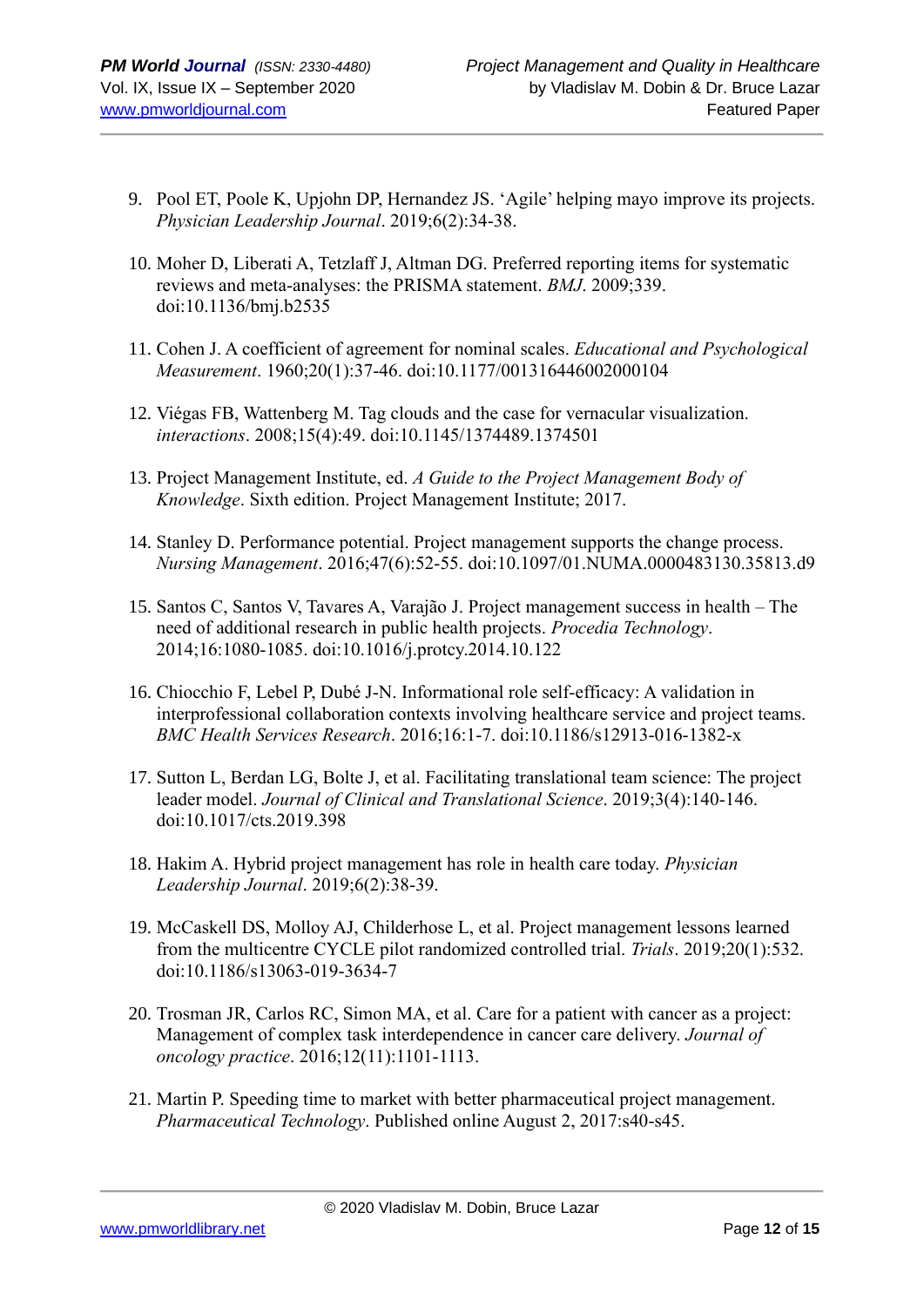- 22. Rew L, Cauvin S, Cengiz A, Pretorius K, Johnson K. Application of project management tools and techniques to support nursing intervention research. *Nursing outlook*. Published online March 2, 2020. doi:10.1016/j.outlook.2020.01.007
- 23. Payne JM, France KE, Henley N, et al. Researchers' experience with project management in health and medical research: Results from a post-project review. *BMC Public Health*. 2011;11(1):424. doi:10.1186/1471-2458-11-424
- 24. Srivannaboon S, Southall P. An exploratory study of the value of project management for hospital administration in Thailand. *Journal of General Management*. 2011;36(4):53-69. doi:10.1177/030630701103600405
- 25. Allen M, Carpenter C, Hutchins M, Jones G. Impact of risk management on project cost: An industry comparison. *Journal of Information Technology & Economic Development*. 2015;6(2):1-19.
- 26. Sheppy B, Zuliani JD, Mclntosh B. Science or art: risk and project management in healthcare. *British Journal of Healthcare Management*. 2012;18(11):586.
- 27. Pandi-Perumal SR, Akhter S, Zizi F, et al. Project stakeholder management in the clinical research environment: How to do it right. *Front Psychiatry*. 2015;6. doi:10.3389/fpsyt.2015.00071
- 28. Croxatto A, Greub G. Project management: importance for diagnostic laboratories. *Clin Microbiol Infect*. 2017;23(7):434-440. doi:10.1016/j.cmi.2017.04.007
- 29. Choi J, Yun S, Leite F, Mulva SP. Team integration and owner satisfaction: Comparing integrated project delivery with construction management at risk in health care projects. *Journal of Management in Engineering*. 2019;35(1):1-11. doi:10.1061/(ASCE)ME.1943- 5479.0000654
- 30. Chiocchio F, Rabbat F, Lebel P. Multi-level efficacy evidence of a combined interprofessional collaboration and project management training program for healthcare project teams. *Project Management Journal*. 2015;46(4):20-34. doi:10.1002/pmj.21507
- 31. Schepman S, Valentijn P, Bruijnzeels M, et al. Do project management and network governance contribute to inter-organisational collaboration in primary care? A mixed methods study. *BMC Health Services Research*. 2018;18. doi:10.1186/s12913-018-3169- 8
- 32. Gordon A, Pollack J. Managing healthcare integration: Adapting project management to the needs of organizational change. *Project Management Journal*. Published online August 8, 2018. doi:10.1177/8756972818785321
- 33. Ramos Freire EM, Rocha Batista RC, Martinez MR. Project management for hospital accreditation: a case study. *Online Brazilian Journal of Nursing*. 2016;15(1):96-108.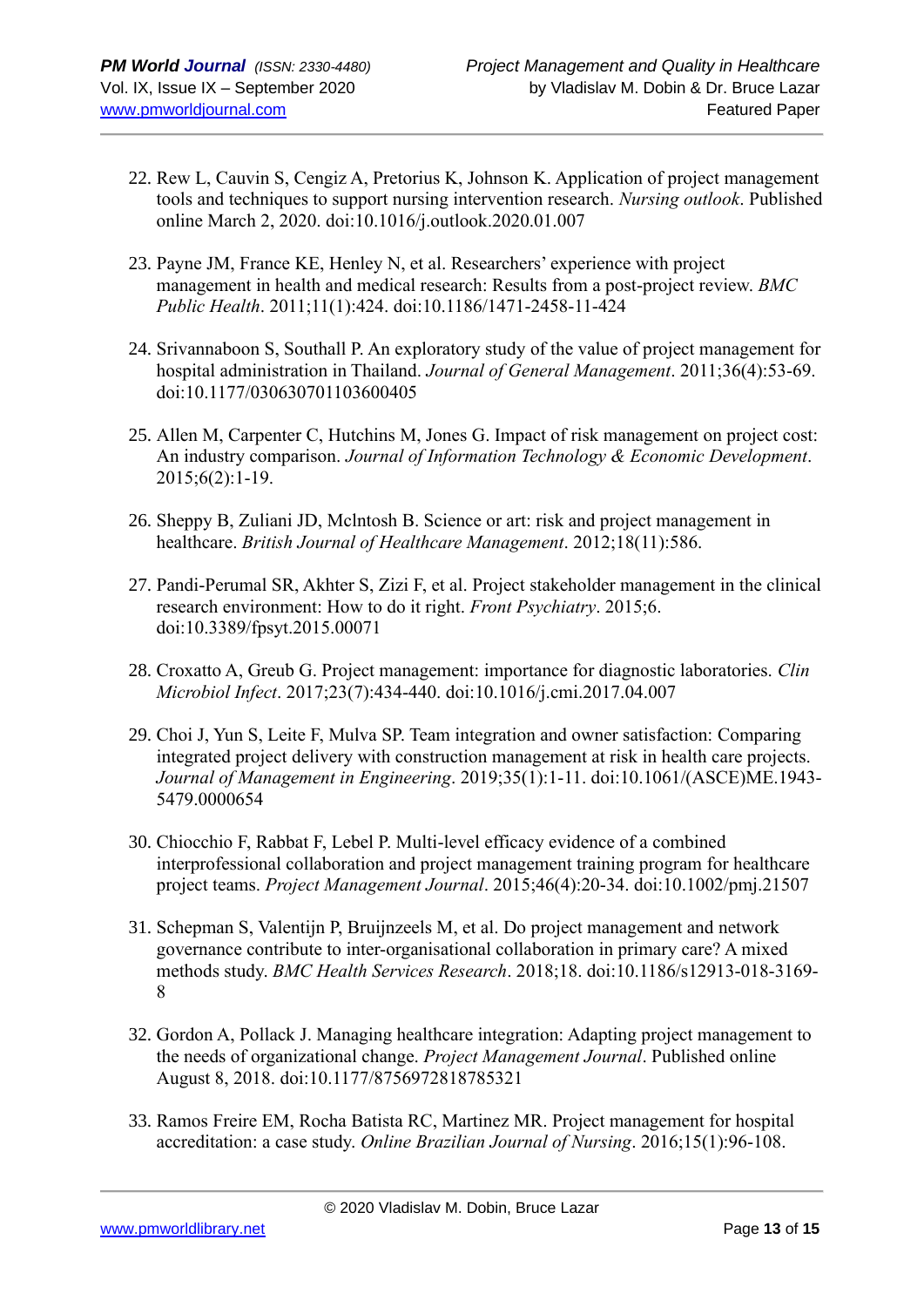- 34. Dumrak J, Baroudi B, Pullen S. A study of project management knowledge and sustainable outcomes in Thailand's reproductive health projects. *Organisational Project Management*. 2015;2(1):1-14. doi:10.5130/opm.v2i1.4274
- 35. Mosadeghrad AM. Towards a theory of quality management: An integration of strategic management, quality management and project management. *IJMOM*. 2012;2(1):89. doi:10.1504/IJMOM.2012.043962
- 36. Lunkka N, Pietiläinen V, Suhonen M. A discursive sensemaking perspective on projectbased work in public healthcare. *Project Management Journal*. 2019;50(6):657.

Conflicts of interest: The authors have declared no competing interests exist.

Funding: No funding was received for writing this article.

#### About the Authors



**Vladislav Dobin**

Illinois, USA



**Vladislav M. Dobin** is a graduate student at the University of Southern Illinois pursuing his Master of Health Administration degree. He has spent over ten years in the U.S. Army working in a variety of environments and has developed a passion for organizational improvement. He plans to attain the Project Management Professional certification and enroll in a Doctor of Business Administration program upon graduation. Highest degrees: Bachelor of Science in Healthcare Administration (2018) and Master of Health Administration (anticipated August 2020). Vladislav Dobin can be contacted at ASA School of Health Sciences-SIUC, Southern Illinois University Carbondale, Carbondale, Illinois 62901, USA and via email at [vladislavdobin@siu.edu](mailto:vladislavdobin@siu.edu)

ORCID identifier: 0000-0001-6706-2095